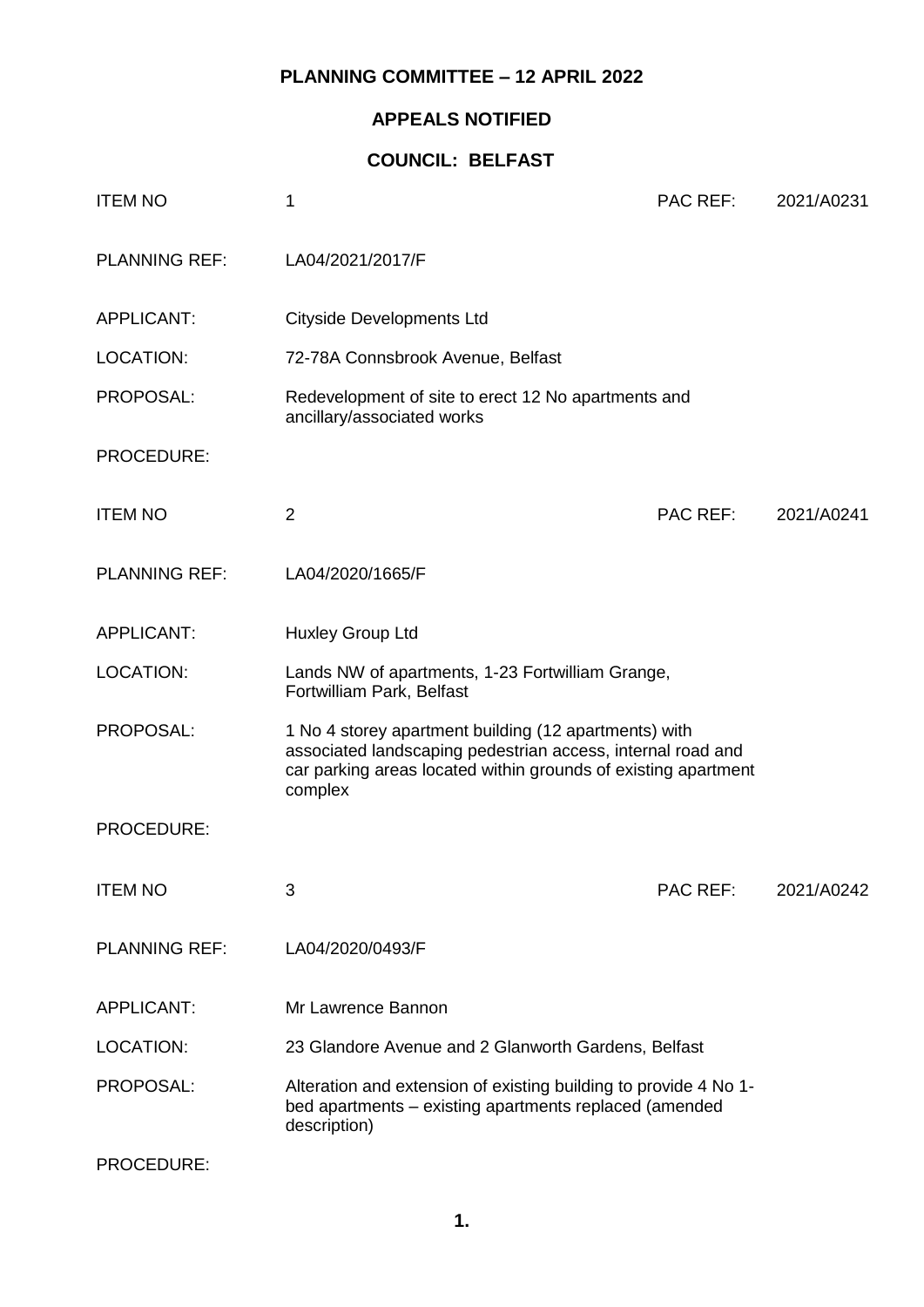#### **PLANNING COMMITTEE – 12 APRIL 2022**

#### **APPEALS NOTIFIED (CONTINUED)**

| <b>ITEM NO</b>       | 4                                                                                                                                                                                                                                                                     | <b>PAC REF:</b> | 2021/A0248 |
|----------------------|-----------------------------------------------------------------------------------------------------------------------------------------------------------------------------------------------------------------------------------------------------------------------|-----------------|------------|
| <b>PLANNING REF:</b> | LA04/2021/1280/F                                                                                                                                                                                                                                                      |                 |            |
| APPLICANT:           | RMA Belfast Ltd                                                                                                                                                                                                                                                       |                 |            |
| LOCATION:            | 32-36 University Road, Belfast, BT7 1NH                                                                                                                                                                                                                               |                 |            |
| PROPOSAL:            | Proposed mixed-use development comprising alterations, rear<br>extension and new shopfront to provide a modernised ground<br>floor retail space and change of use from office to 9 No<br>apartments on upper floor, with separate access to<br><b>University Road</b> |                 |            |
| PROCEDURE:           |                                                                                                                                                                                                                                                                       |                 |            |

#### **PLANNING COMMITTEE – 12 APRIL 2022**

#### **APPEAL DECISIONS NOTIFIED**

ITEM NO 1 PAC REF: 2020/A0122 PLANNING REF: LA04/2019/1473/F RESULT OF APPEAL: DISMISSED APPLICANT: Mr Ian McCulla LOCATION: Lands between 2 and 12 Parkgate Avenue and opposite 19A Madison Avenue, East Belfast PROPOSAL: Erection of 5 storey mixed use building consisting of ground floor retail unit and 40 No apartments (comprising of 16 No 1 bed 20 No 2 bed 4 No 3 bed) and rooftop amenity space. Covered car parking, cycle parking and bin stores provided at ground floor level to serve apartments. Vehicular and pedestrian access for apartments provided at Parkgate Avenue and pedestrian access for retail unit provided on Madison Avenue East. Includes demolition of existing vacant retail unit fronting Madison Avenue East.